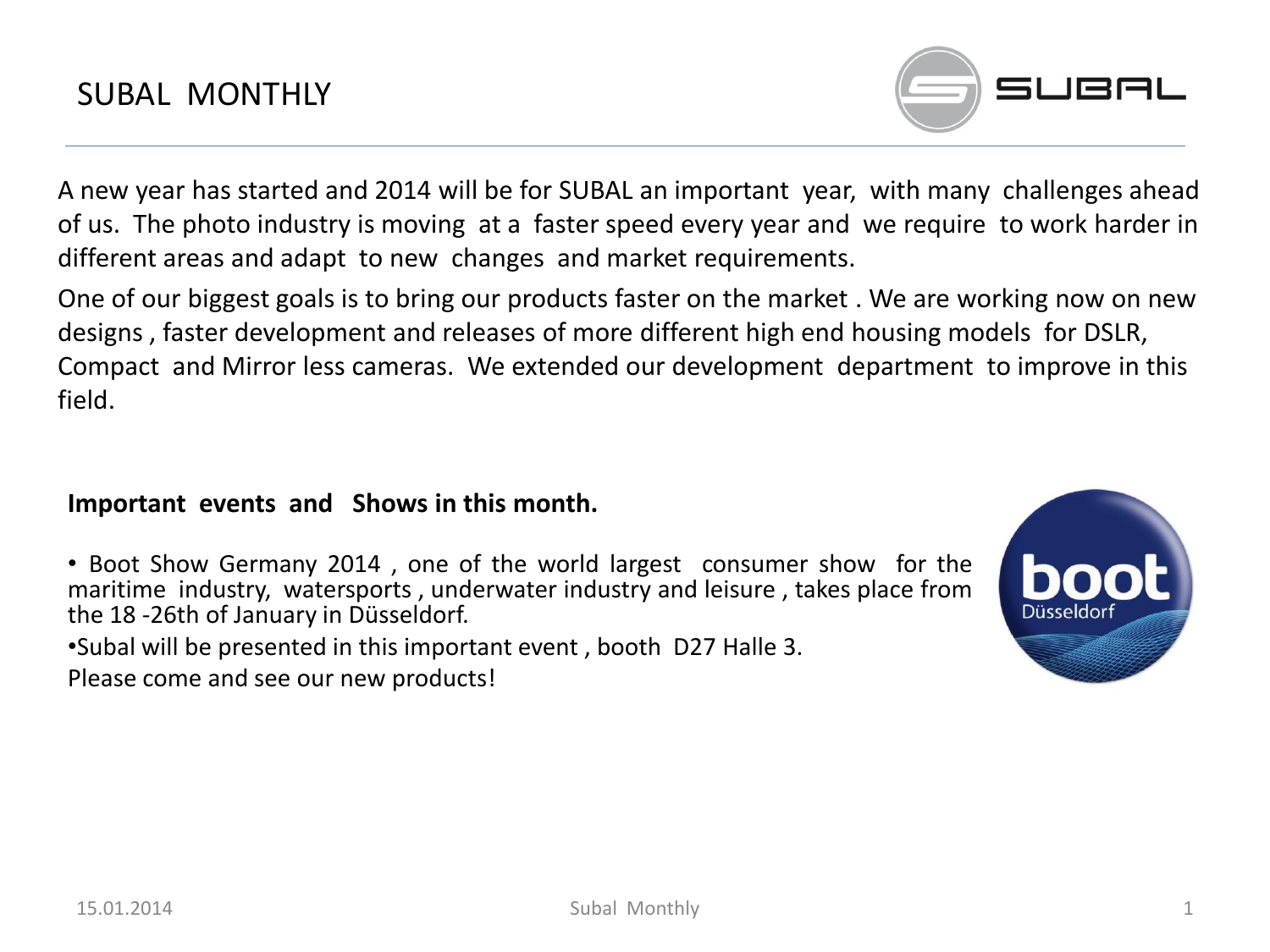# SUBAL MONTHLY

The new SUBAL ND4S housing and the new SUBAL FS-700 video housing and the Blackmagic Pocket cinema housing are available in SUBAL colour and in black and also in a 150m TEC version.

All these housings represent a concentration of SUBAL advanced housing development technologies and long experience for over 60 years. These models offer a high level of completion as a next-generation housing design and expands the possibilities for professional and amateurs photographers who always require the best possible performance and handling in extreme environments. Subal will continue to develop high-performance, highly functional housings based on the know how it has cultivated over its long history.

#### **The new ND4S housing fits to the first D4 and for the new D4S Camera**

- $\checkmark$  Seawater resistant aluminum alloy from the block worked through Hard Coating surface hardness and corrosion resistance with 3 Layers of powder coating.
- $\checkmark$  The housing ND4S ergonomic arrangement of all important elements provides easy access to all functions of the Nikon D4S including Live view and info.
- $\checkmark$  Depth rating :75m Black version: 75m or 120 m TEC (360 ft

### **FS 700 TEC for Sony NEX 700. The professional UW housing**

- $\checkmark$  Max. Depth rating: 75m. Black Version: 75 m or 150 m (450 ft) TEC Option
- $\checkmark$  Fully manual controlled and partly electronically controlled over 1 electronic infrared grip.
- $\checkmark$ Bayonete port size 3, to mount all Subal dome ports options and zoom Extension Rings.
- $\checkmark$  2 output connectors for HD SDI, monitor ouput or for 4K recording.





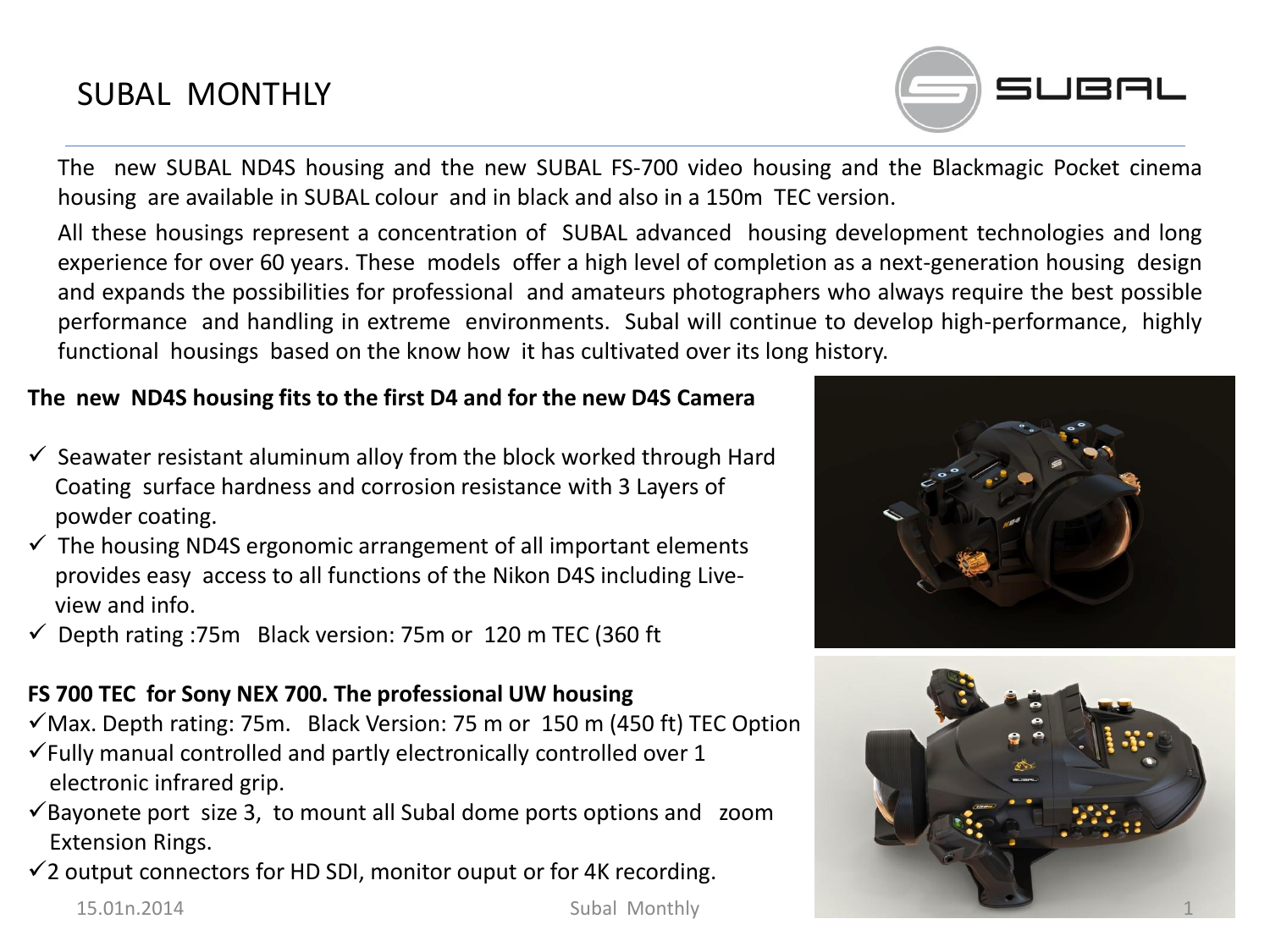# SUBAL MONTHLY



# **Subal Blackmagic Cinema Pocket Camera housing also called SUBAL-Spell Shell**

The world most compact Super 16 digital film camera

- $\triangleright$  The SUBAL known ergonomic arrangements of all important elements, offer in this professional housing full access to all camera functions including manual focus control.
- $\triangleright$  All Type 3 SUBAL ports can be used. This allows the use of a lot of lenses like Panasonic, Sigma, Canon as well as the Metabones-Adapter.
- $\triangleright$  The SUBAL housing offers to place a powerful 12 V Lithium battery inside, to provide up to 3 hours operating time!
- $\triangleright$  Optionally available a back plate with a prism-viewfinder incorporated allows the viewfinder image to be viewed full sized at an angle of 40°.
- $\triangleright$  A tray and handle system is also available



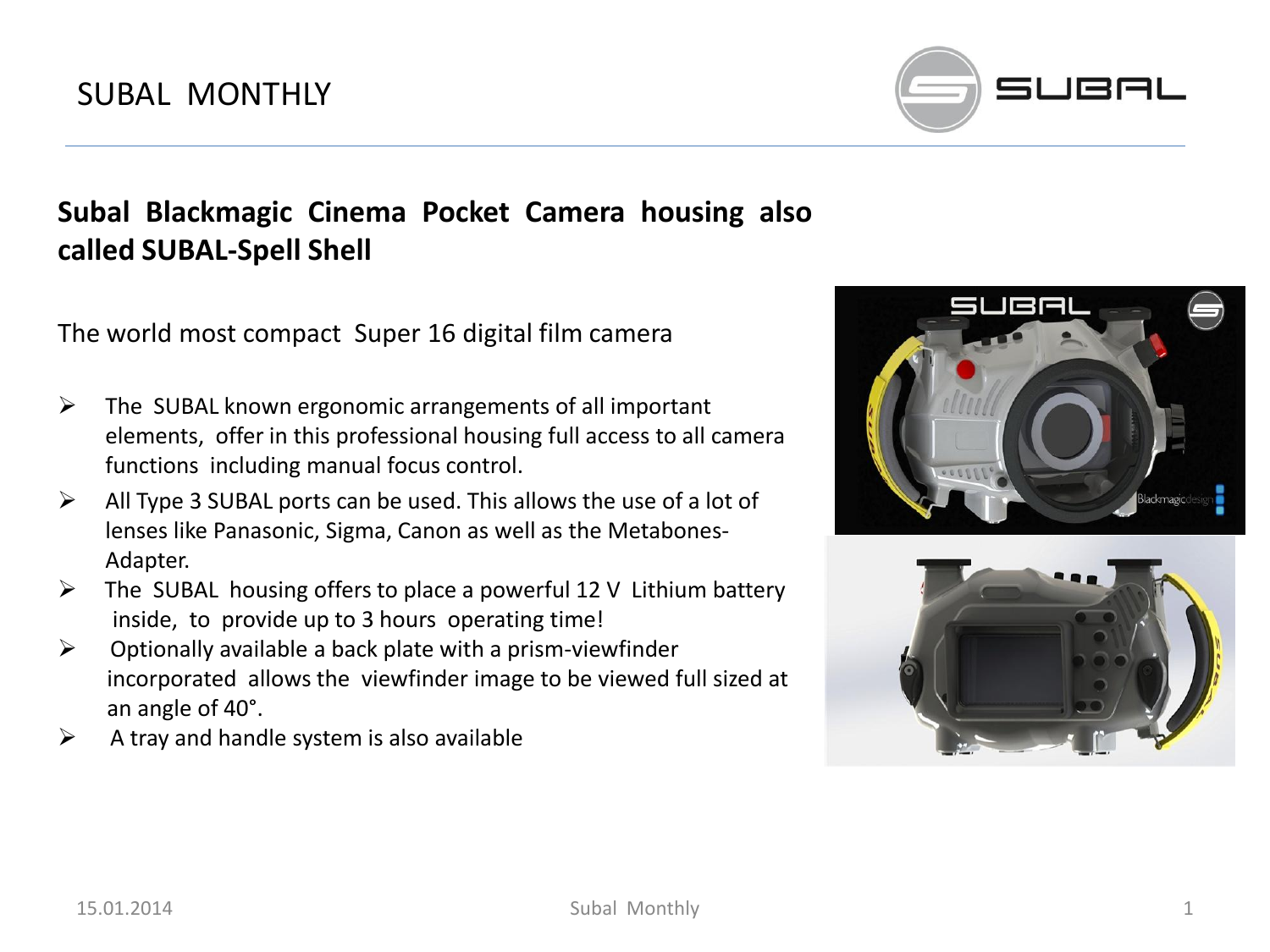

Subal will continue to develop high-performance, highly functional housings based on the know how it has cultivated over its long history. Below you will find the new cameras Subal is working on.

- • **New releases for DSLR and Compact cameras in March 2014**
- **Canon EOS 1DX /DC**
- • **Canon 6D**
- • **Panasonic GX-7**
- • **Olympus EM-1**
- • **Sony Alpha 7**
- • **New releases for Video Camcorders and Monitors coming on March 2014**

**Sony FDR-AX1 4K camcorder**





**Odyssey 7Q Monitor-Recorder**